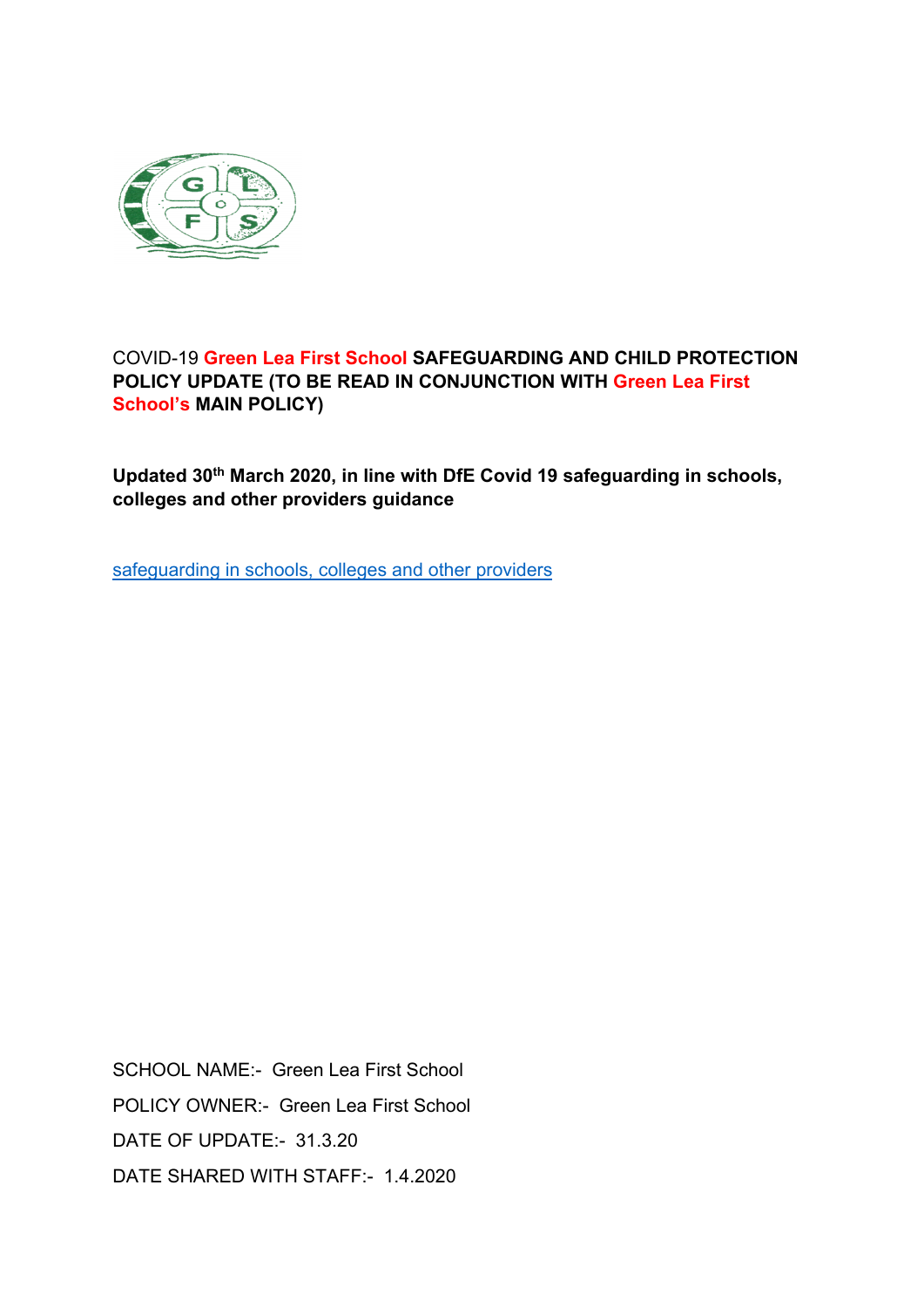## **CONTEXT**

From 20th March 2020 parents were asked to keep their children at home, wherever possible, and for schools to remain open only for those children of workers critical to the COVID-19 response - who absolutely need to attend.

Schools and all childcare providers were asked to provide care for a limited number of children - children who are vulnerable, and children whose parents are critical to the COVID-19 response and cannot be safely cared for at home.

## **This is an addendum to the** Green Lea First School **Safeguarding, and Child Protection policy**.

Green Lea First School, Mill Lane, Milwich, Staffordshire ST18 0EU

Key contacts

Designated Safeguarding Lead Katy Wilson

Deputy Designated Safeguarding Lead Eleanor Hart

Chair of Governors John Lord

Safeguarding Governor John Lord

## **Vulnerable children**

Vulnerable children include those who have a social worker and those children and young people up to the age of 25 with education, health and care (EHC) plans.

Those who have a social worker include children who have a Child Protection Plan and those who are looked after by the Local Authority. A child may also be deemed to be vulnerable if they have been assessed as being in need or otherwise meet the definition in section 17 of the Children Act 1989.

Green Lea recognises that previously looked after children are a potentially vulnerable group who may not have a social worker and will consider the support and offer to this cohort of children. In particular families and friend's carers may need additional support. Some previously looked after children may still have significant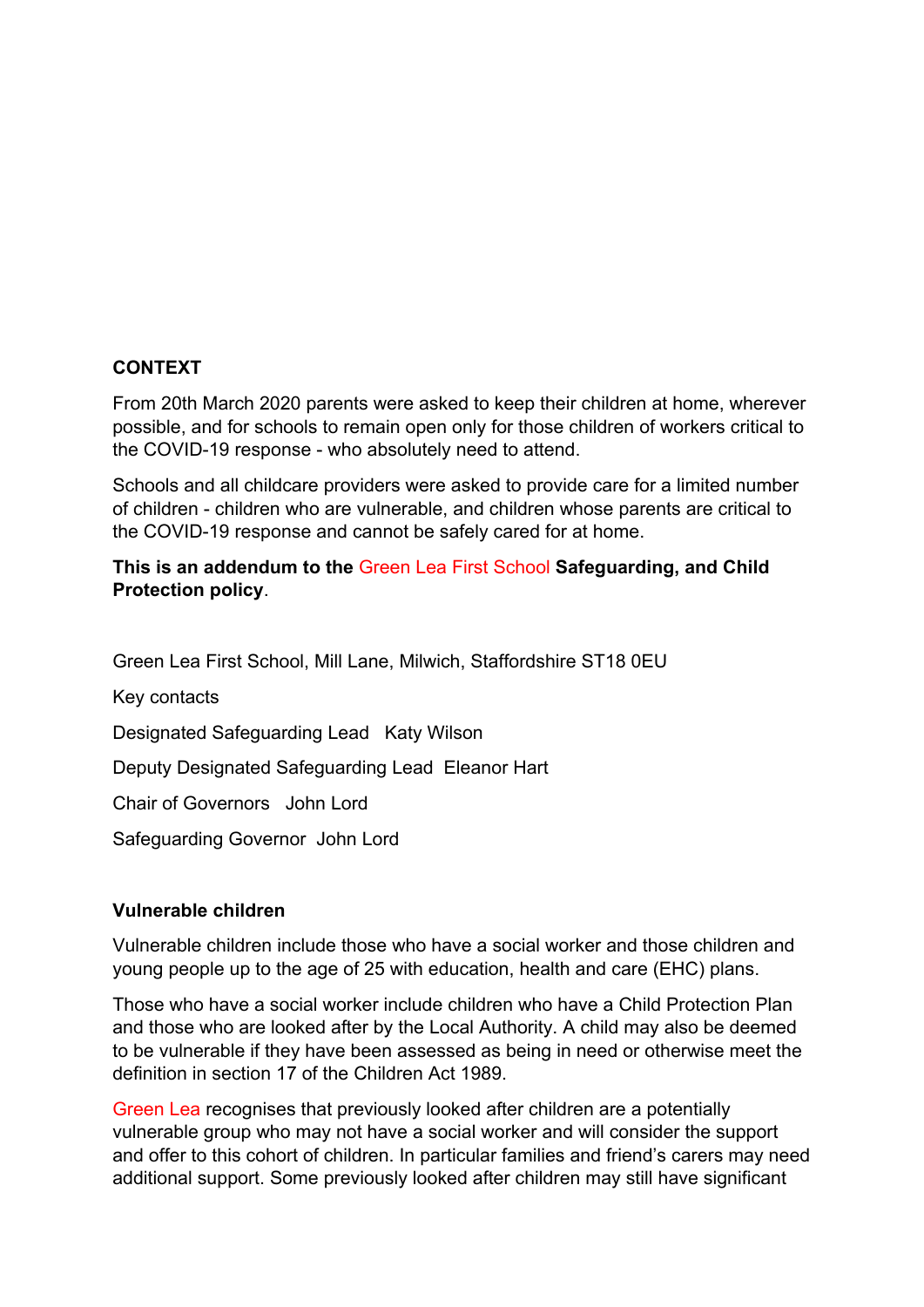emotional wellbeing needs linked to their journey into care. Education settings have a key role in supporting the stability of those children with special guardianship orders or in adoptive homes.

Those with an EHC plan will be risk-assessed in consultation with the Local Authority and parents, to decide whether they need to continue to be offered a school or college place in order to meet their needs, or whether they can safely have their needs met at home. This could include, if necessary, carers, therapists or clinicians visiting the home to provide any essential services. Many children and young people with EHC plans can safely remain at home.

Eligibility for free school meals in and of itself should not be the determining factor in assessing vulnerability.

Senior leaders, especially the Designated Safeguarding Lead (and deputy) know who our most vulnerable children are. They have the flexibility to offer a place to those on the edge of receiving children's social care support.

**Green Lea First School** will continue to work with and support children's social workers to help protect vulnerable children. This includes working with and supporting children's social workers and the Local Authority virtual school head (VSH) for looked-after and previously looked-after children. We will work with social workers to ensure that Personal Education Plans (PEPs) for Looked After Children are up to date with the current education offer that looked after children are accessing.

There is an expectation that vulnerable children who have a social worker will attend an education setting, so long as they do not have underlying health conditions that put them at risk. In circumstances where a parent does not want to bring their child to an education setting, and their child is considered vulnerable, the social worker and Green Lea will explore the reasons for this directly with the parent.

Where parents are concerned about the risk of the child contracting COVID19, **Green Lea** or the social worker will talk through these anxieties with the parent/carer following the advice set out by Public Health England.

Our school will encourage our vulnerable children and young people to attend a school, including remotely if needed.

## **Attendance monitoring**

Local Authorities and education settings do not need to complete their usual daytoday attendance processes to follow up on non-attendance. The department has introduced a daily online attendance form to keep a record of children of critical workers and vulnerable children who are attending school. This allows for a record of attendance for safeguarding purposes and allows schools to provide accurate, up-todate data to the department on the number of children taking up places

**Green Lea** and social workers will agree with parents/carers whether children in need should be attending school. **Green Lea** will then follow up on any pupil that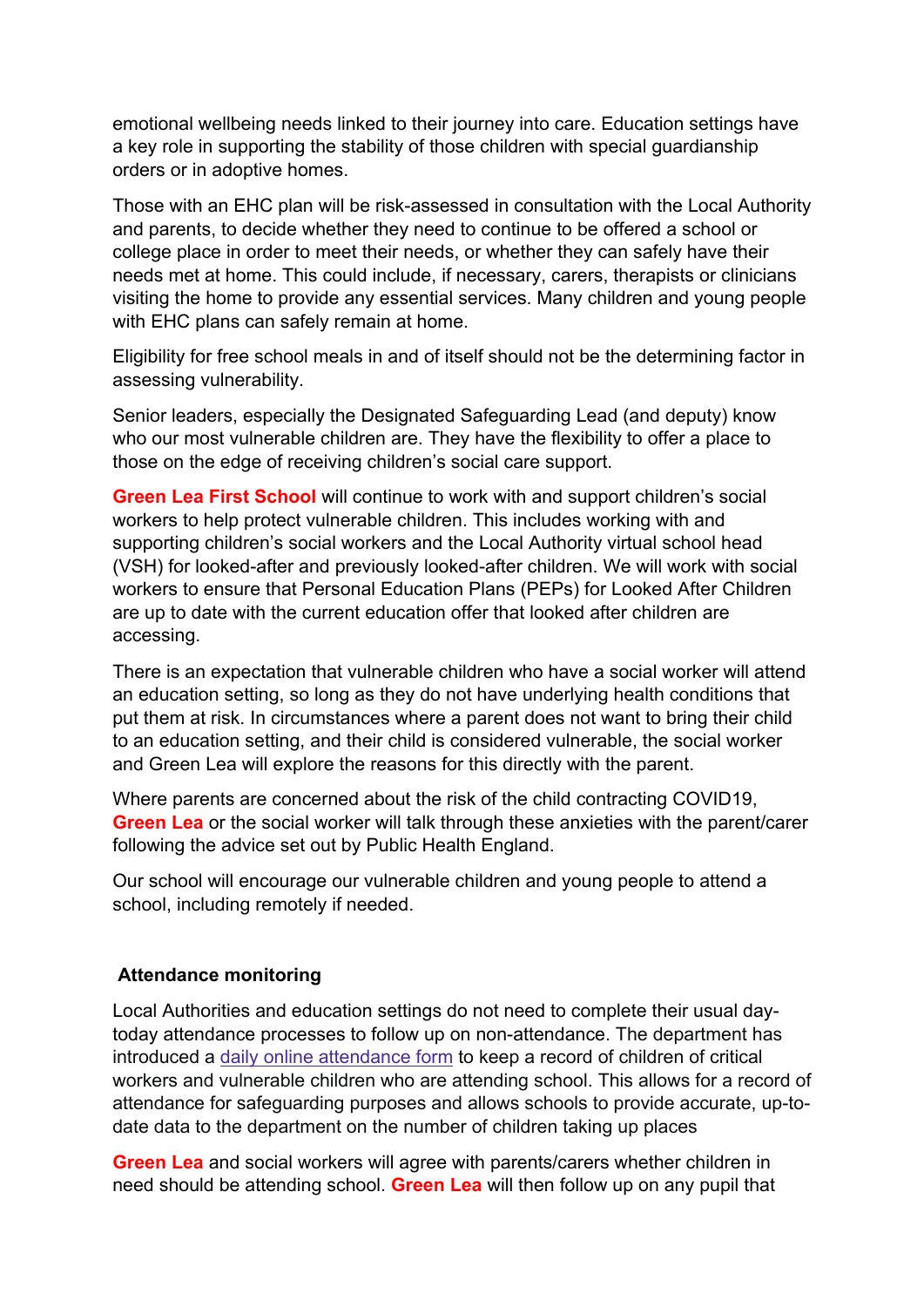they were expecting to attend, who does not. They will also follow up with any parent or carer who has arranged care for their child(ren) and the child(ren) subsequently do not attend.

To support the above, **Green Lea** will, when communicating with parents/carers and carers, confirm emergency contact numbers are correct and ask for any additional emergency contact numbers where they are available.

In all circumstances where a vulnerable child does not take up their place at school, or discontinues, **Green Lea** will notify the relevant social worker.

In **Green Lea** the optimal scenario is to have a trained DSL (or deputy) available on site. Where this is not the case a trained DSL (or deputy) will be available to be contacted via phone or online video - for example when working from home.

Where a trained DSL (or deputy) is not on site, in addition to the above, a nominated member of staff will assume responsibility for co-ordinating safeguarding on site.

It is important that all staff and volunteers have access to a trained DSL (or deputy). On each day staff on site will be made aware of that person is and how to speak to them.

The DSL will continue to engage with social workers, and attend all multi-agency meetings, which can be done remotely.

#### **Reporting a concern**

Where staff have a concern about a child, they should continue to follow the process outlined in the **Green Lea** Safeguarding Policy.

Staff are reminded of the need to report any concern immediately and without delay. This may mean by email to the DSL/DDSL to ensure the concern is captured.

Where staff are concerned about an adult working with children in **Green Lea**, they should report the concern to the Head Teacher. If there is a requirement to make a notification to the Head Teacher whilst away from the site, this should be done verbally and followed up with an email.

Concerns around the Head Teacher should be directed to the Chair of Governors. **Green Lea** will continue to offer support in the process of managing allegations.

## **Safeguarding Training and induction**

DSL training is very unlikely to take place whilst there remains a threat of the COVID 19 virus.

For the period COVID-19 measures are in place, a DSL (or deputy) who has been trained will continue to be classed as a trained DSL (or deputy) even if they miss their refresher training.

All existing **Green Lea** staff have had safeguarding training and have read part 1 of Keeping Children Safe in Education (2019). The DSL should communicate with staff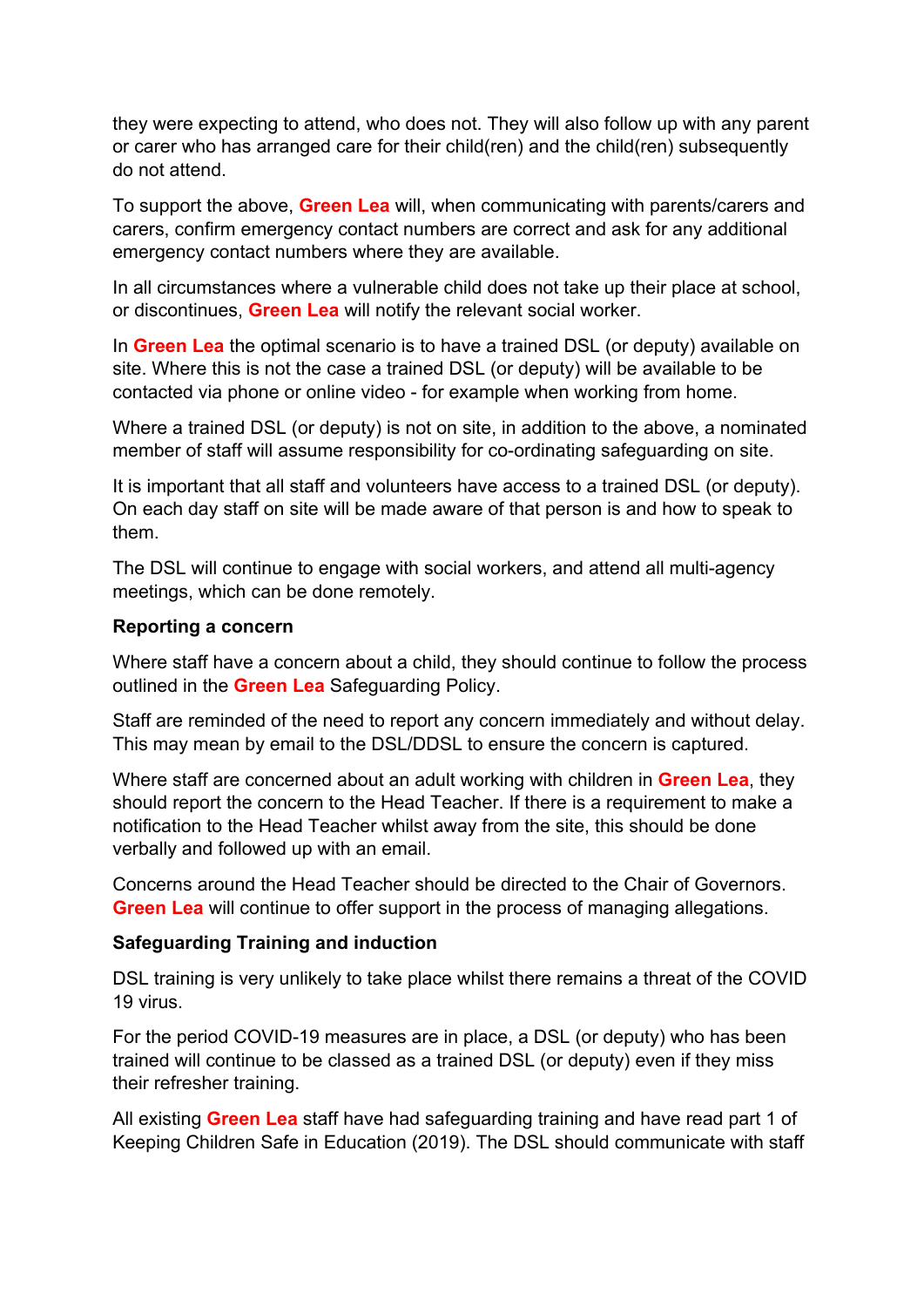any new local arrangements, so they know what to do if they are worried about a child. This will include contact numbers and emails for DSL's/DDSLs' if not on site.

Where new staff are recruited they will continue to be provided with a safeguarding induction.

If staff are deployed from another education or children's workforce setting **OUTSIDE Green Lea**, Green Lea will take into account the DfE supplementary quidance on safeguarding children during the COVID-19 pandemic and will accept portability as long as the original school confirms in writing that:

• the individual has been subject to an enhanced DBS and children's barred list check

- there are no known concerns about the individual's suitability to work with children
- there is no ongoing disciplinary investigation relating to that individual

For movement amongst schools, then **Green Lea** should seek assurance from the donor school that the member of staff has received appropriate safeguarding training. Upon arrival, they will be given a copy of the receiving setting's Child Protection Policy, confirmation of local processes and confirmation of DSL arrangements.

#### **Safer recruitment/volunteers and movement of staff**

It remains essential that people who are unsuitable are not allowed to enter the children's workforce or gain access to children. When recruiting new staff, **Green Lea** will continue to follow the relevant safer recruitment processes for their setting, including, as appropriate, relevant sections in part 3 of Keeping Children Safe in Education (2019) (KCSIE).

In response to COVID-19, the Disclosure and Barring Service (DBS) has made changes to its guidance on standard and enhanced DBS ID checking to minimise the need for face-to-face contact.

Where **Green Lea** are utilising volunteers, that **Green Lea** will continue to follow the checking and risk assessment process as set out in paragraphs 167 to 172 of KCSIE. Under no circumstances will a volunteer who has not been checked be left unsupervised or allowed to work in regulated activity.

**Green Lea** will continue to follow the legal duty to refer to the DBS anyone who has harmed or poses a risk of harm to a child or vulnerable adult. Full details can be found at paragraph 163 of KCSIE.

**Green Lea** will also continue to consider and make referrals to the Teaching Regulation Agency (TRA) as per paragraph 166 of KCSIE and the TRA's 'Teacher misconduct advice for making a referral.

During the COVID-19 period all referrals should be made by emailing:

Misconduct.Teacher@education.gov.uk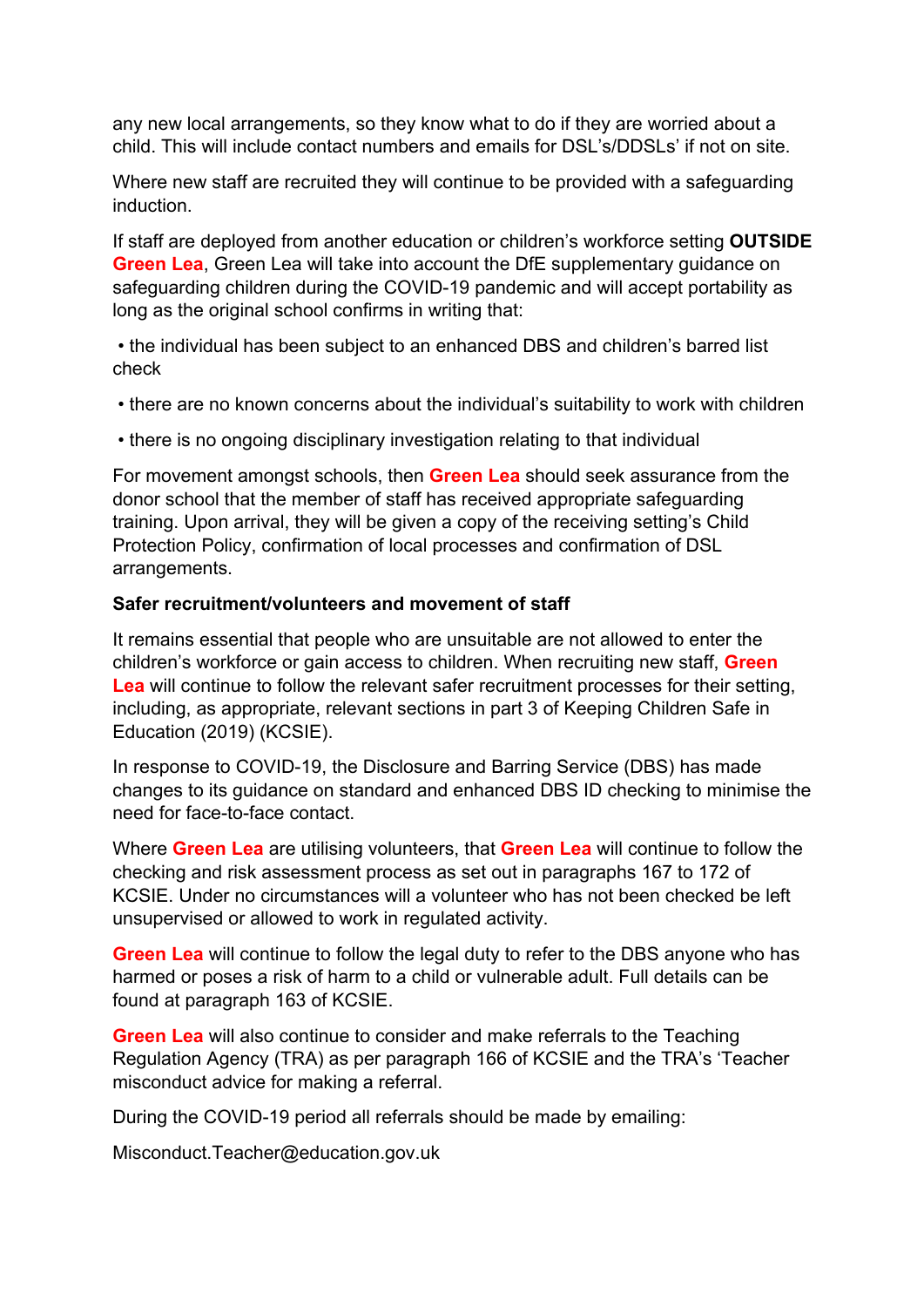Whilst acknowledging the challenge of the current National emergency, it is essential from a safeguarding perspective that Green Lea is aware, on any given day, which staff/volunteers will be in **Green Lea**, and that appropriate checks have been carried out, especially for anyone engaging in regulated activity. As such, **Green Lea** will continue to keep the single central record (SCR) up to date as outlined in paragraphs 148 to 156 in KCSIE.

## **Online safety in Green Lea**

Our school will continue to provide a safe environment, including online. This includes the use of an online filtering system. Where pupils are using computers in **Green Lea**, appropriate supervision will be in place.

#### **Children and online safety away from Green Lea**

It is important that all staff who interact with children, including online, continue to look out for signs a child may be at risk. Any such concerns should be dealt with as per **Green Lea's** Child Protection Policy and where appropriate referrals should still be made to children's social care and as required, the police. Online teaching should follow the same principles as set out in **Green Lea's** code of conduct.

**Green Lea** will ensure that any use of online learning tools and systems is in line with privacy and data protection/GDPR requirements.

## **Supporting children not in Green Lea**

**Green Lea** is committed to ensuring the safety and wellbeing of all their Children and Young people.

Where the DSL has identified a child to be on the edge of social care support, or who would normally receive pastoral-type support in **Green Lea**, they should ensure that a robust communication plan is in place for that child or young person.

Details of this plan must be recorded as should a record of contact have made.

The communication plans can include; remote contact, phone contact, door-step visits. Other individualised contact methods should be considered and recorded.

**Green Lea's** DSL will work closely with all stakeholders to maximise the effectiveness of any communication plan. This plan must be reviewed regularly (at least once a fortnight) and where concerns arise, the DSL will consider any referrals as appropriate. **Green Lea** will share safeguarding messages on its website and social media pages.

**Green Lea** recognises that **Green Lea** is a protective factor for children and young people, and that the current circumstances, can affect the mental health of pupils